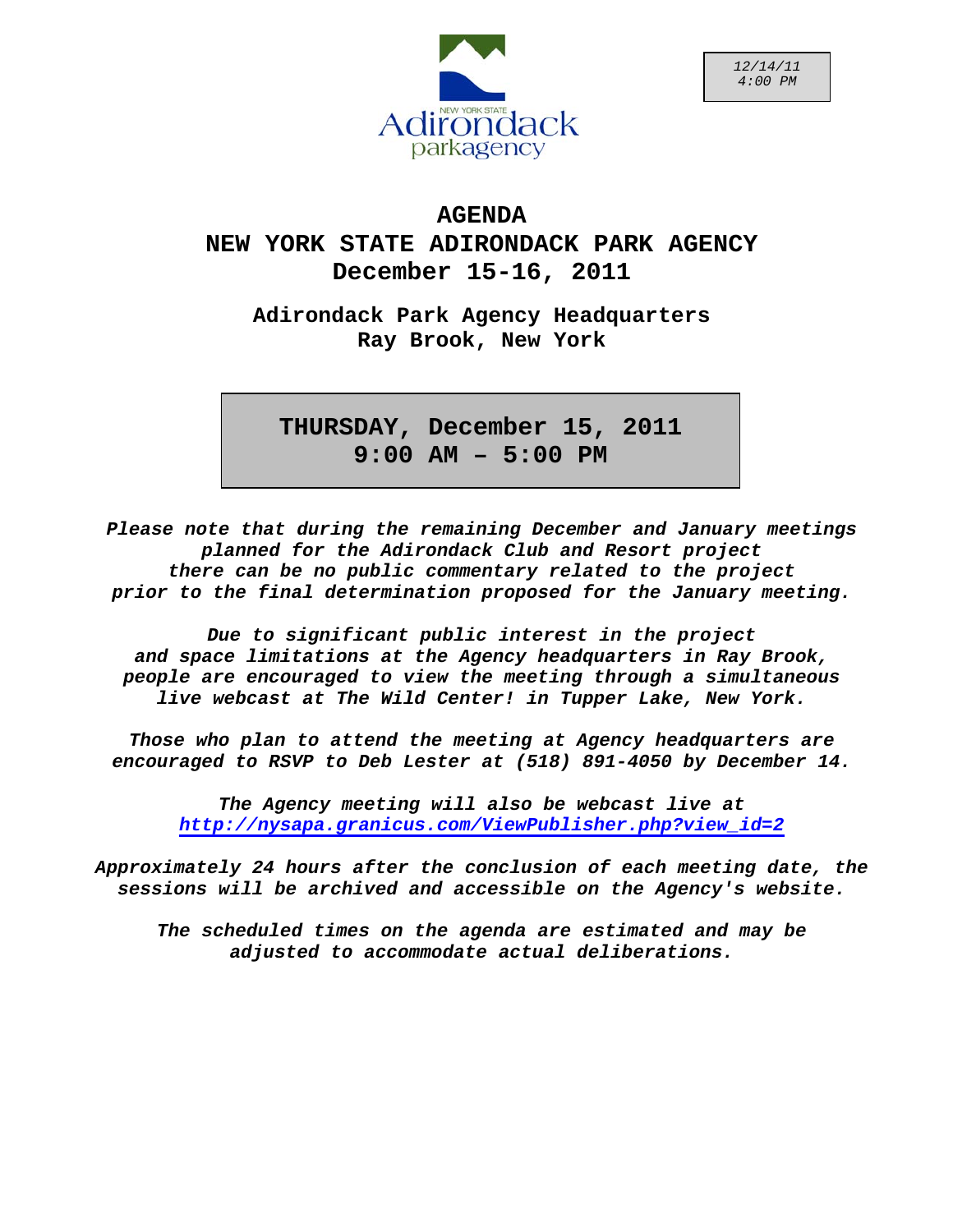# **FULL AGENCY**

## **9:00 AM - 9:15 AM**

- (1) Call to Order
- (2) Pledge of Allegiance
- (3) Welcoming Remarks (Chairwoman Ulrich)
- (4) Public Comment

*The Agency encourages public comment that will assist us in improving our practices, procedures and our responsibility to the public. However, to promote fundamental fairness, and in consideration of the substantial time available for written comment, the practice of the Agency is to exclude public comment on matters pending decision until the conclusion of Agency business. This includes: (1) any permit which is before the Agency for action at this meeting; (2) any enforcement case which is before the Agency; (3) any matter for which an adjudicatory public hearing has been convened. Conduct of the meeting is always at the discretion of the Chairman or Committee Chairperson.* 

- (5) Approval of November 17-18, 2011 Draft Agency Minutes
- (6) Recusals

*Project 2005-100, Preserve Associates, LLC* 

# **9:15 AM – 9:30 AM**

(1) Executive Director's Remarks (T. Martino)

## **9:30 AM – 10:45 AM**

- (2) Questions and Answers and Agency Mailing Review (L. Ulrich)
	- Proposed PILOT (T. Martino, J. Banta, D. Kelleher)
	- Alternative Design (R. Weber)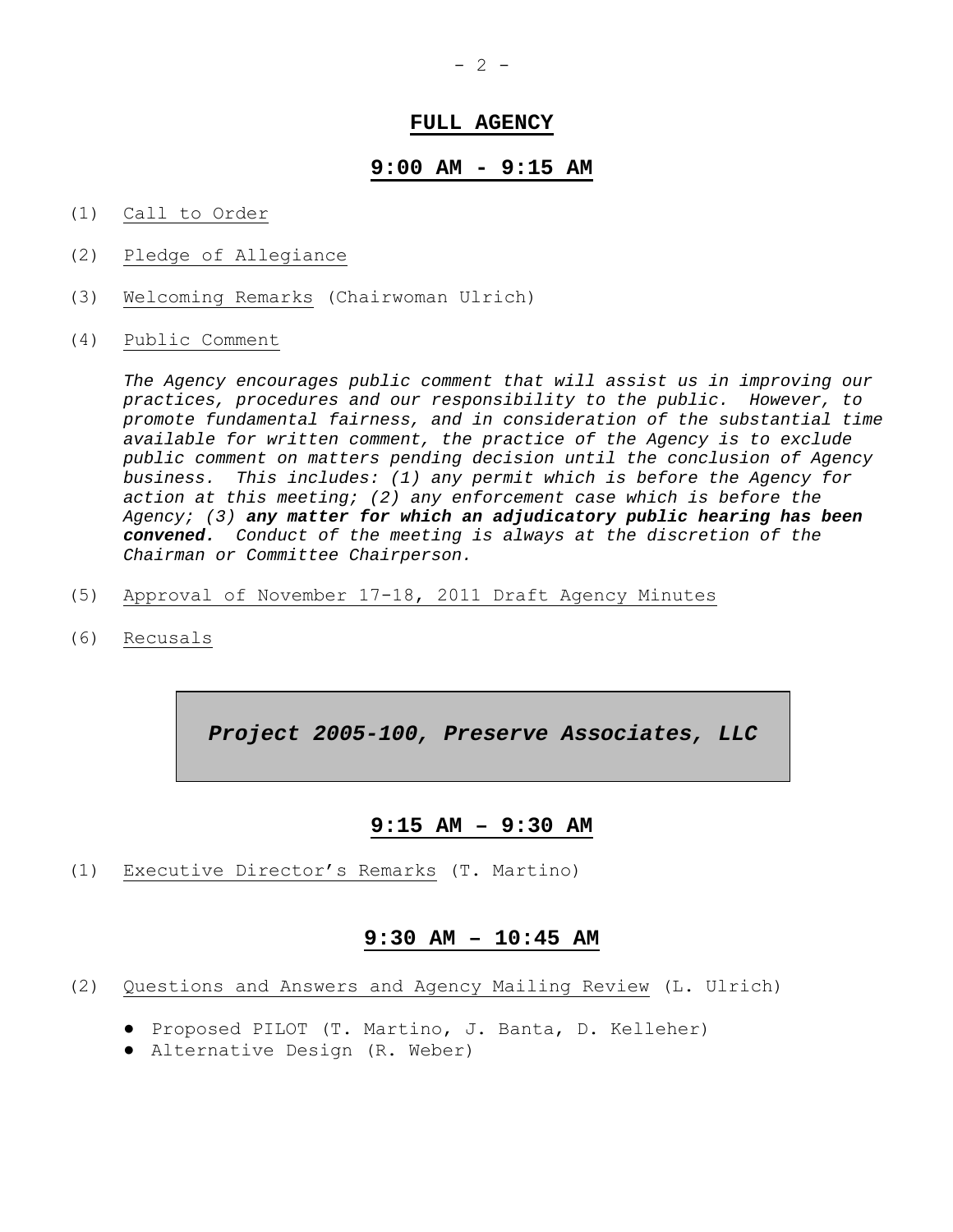# **10:45 - BREAK**

# **11:00 AM – 12:15 PM**

- (3) Review of Responses in Agency Mailing *(Continued)*
	- Wildlife Survey and Habitat (E. Snizek)
	- Cranberry Pond (E. Snizek, G. Bendell)
	- Use of the Ski Area (J. Banta)

## **12:15 PM – 1:00 PM - LUNCH**

# **1:00 PM – 2:45 PM**

#### (4) Presentation of Draft Findings and Conditions

- Overall Intensity Guidelines (S. Reynolds)
- Residential Structure Locations, Footprints, and Heights/ Non Residential Structure Locations, Footprints and Heights (R. Weber)
- Building Color, Outdoor Lighting, Resort Signage (R. Weber)
- Planting Plans (R. Weber)
- Energy Use and Conservation (R. Weber)
- Grading and Limits of Vegetative Clearing (R. Weber)

## **2:45 PM – 3:30 PM**

- Organizational Arrangements (J. Banta)
- Property Owners Association/Declaration of Protective Covenants (J. Banta)
- Non-Homeowner Association Lots (J. Banta)
- Great Camp Lots (J. Banta)

## **3:30 PM - BREAK**

# **3:45 PM – 5:00 PM**

- Visual/Open Space Protection (R. Weber)
- Forest Management Plan (E. Snizek)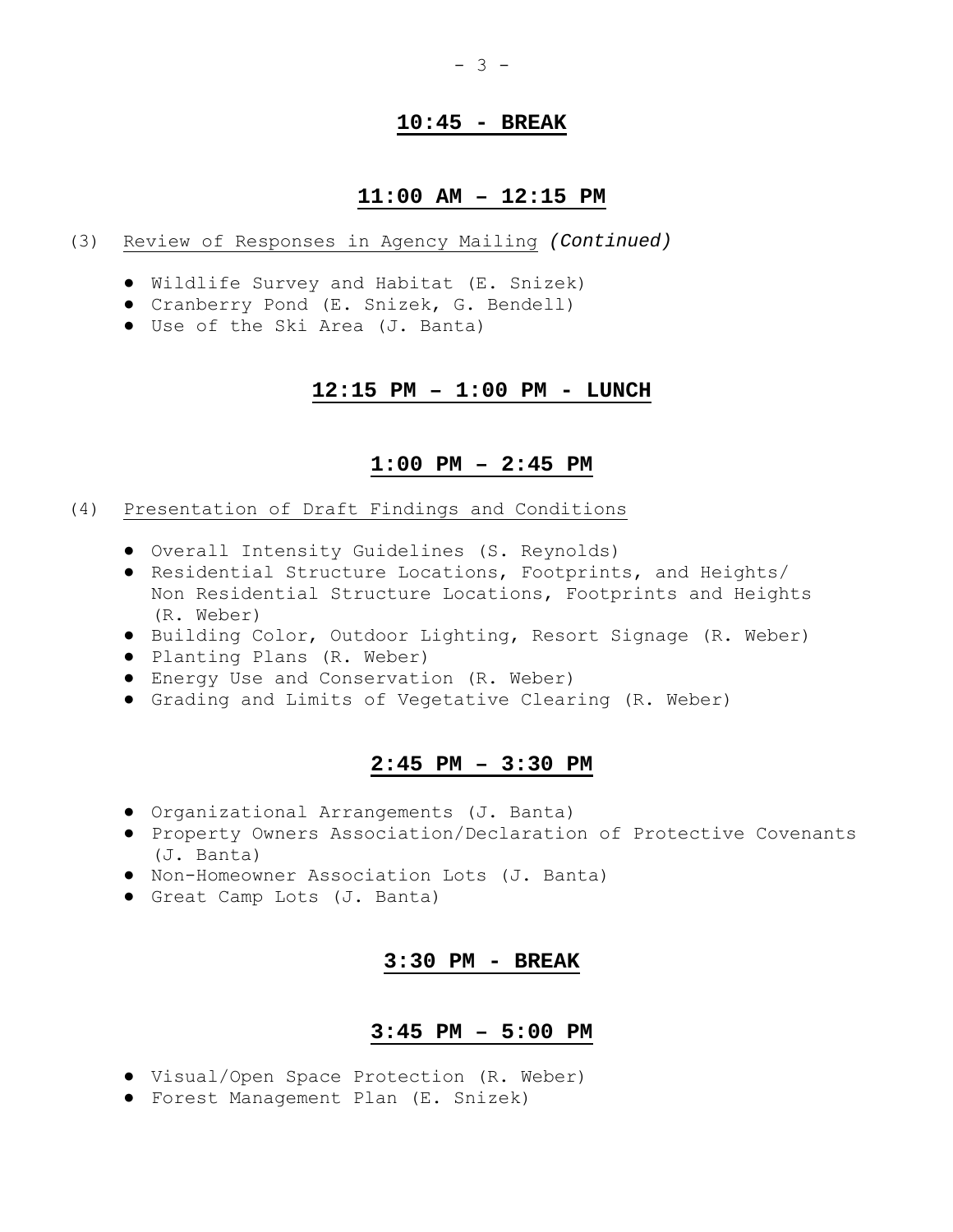# **FRIDAY, December 16, 2011 9:00 AM – 5:00 PM**

# **9:00 AM – 9:45 AM**

Presentation of Draft Findings and Conditions *(Continued)*

- Erosion and Sediment Control/Stormwater Management (G. Bendell)
- Water Supply (G. Bendell)
- Sewage Pump Station/Community Wastewater Treatment Plant/ Individual Wastewater Treatment Systems (G. Bendell)

# **9:45 AM – 10:45 AM**

- Habitat/Wetlands (E. Snizek)
- Protection of Amphibians (E. Snizek)
- Invasive Species Control/Sanitizing Equipment (E. Snizek)

# **10:45 AM – BREAK**

# **11:00 AM - 12:15 PM**

- Shoreline (E. Snizek)
- Wild, Scenic and Recreational Rivers Special Provisions (E. Snizek)
- Temporary Use of Cranberry Pond for Snowmaking (E. Snizek, G. Bendell)
- Use of the Existing Base Lodge (J. Banta)

# **12:15 PM – 1:00 PM - LUNCH**

# **1:00 PM – 1:30 PM**

- (5) Issue #10 Compliance (S. Reynolds, R. Weber)
	- Project Phasing
	- Protections to Local Government
	- Project Management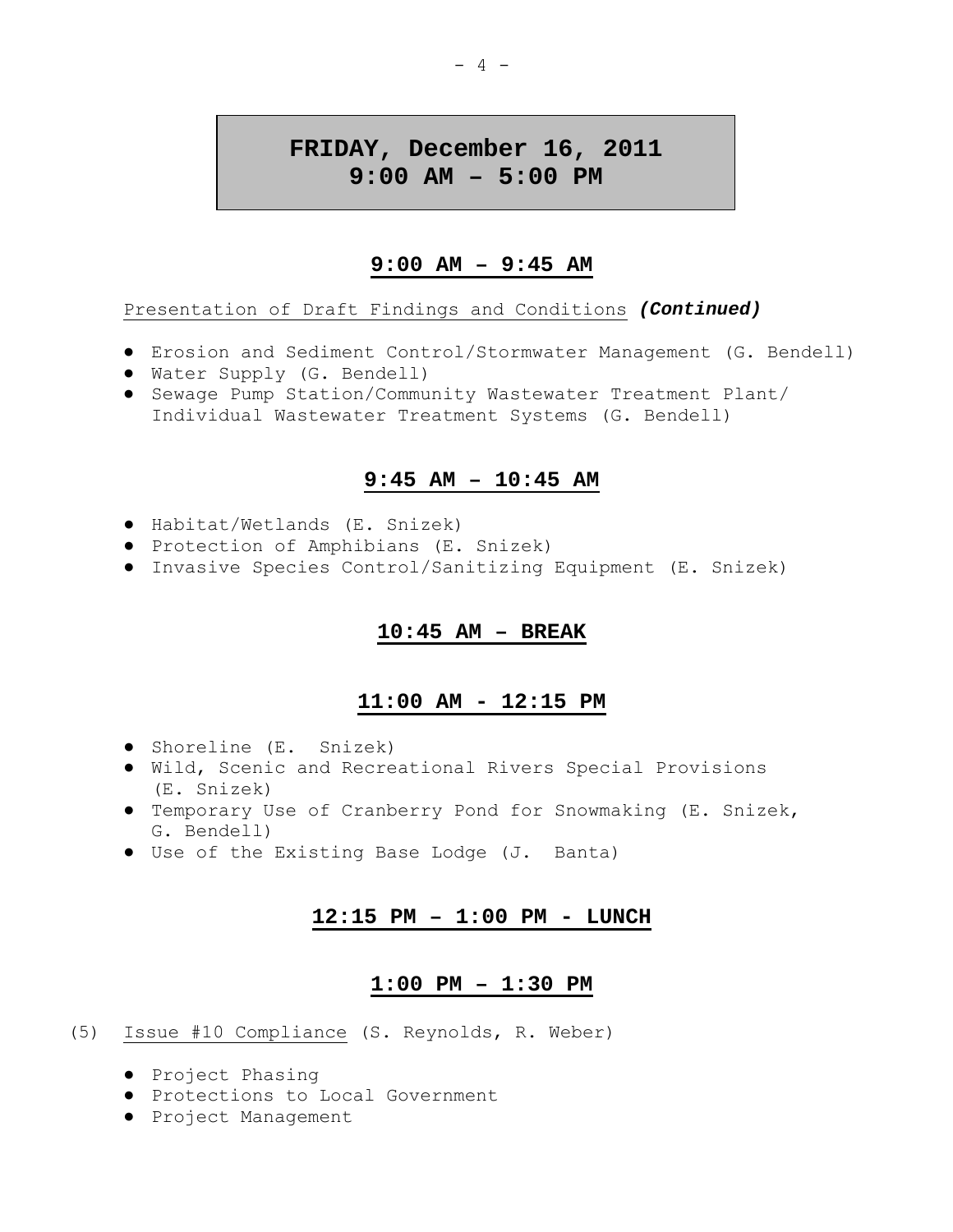# **1:30 PM – 2:15 PM**

## (6) Presentation of Draft Findings and Conditions

- Phasing and Infrastructure (S. Reynolds, R. Weber)
- Independent Environmental Monitors (R. Weber)
- Coordination with Local Approvals (S. Reynolds)
- Agency Review of Future Subdivision and Development (S. Reynolds)

## **2:15 PM - 3:00 PM**

(7) Implementation (S. Reynolds, R. Weber)

# **3:00 PM - 3:15 PM**

(8) Other Findings and Conditions (J. Banta)

# **3:15 PM - BREAK**

## **3:30 PM – 4:30 PM**

(9) Board Discussion and Input for January Agenda

# **4:30 PM**

(10) Interim Reports

 Regulatory Programs Park Ecology State Land Local Government Services Park Policy and Planning Legal Affairs Economic Enforcement Public Awareness and Communications Administration

- (11) Old Business/New Business
- (12) Public Comment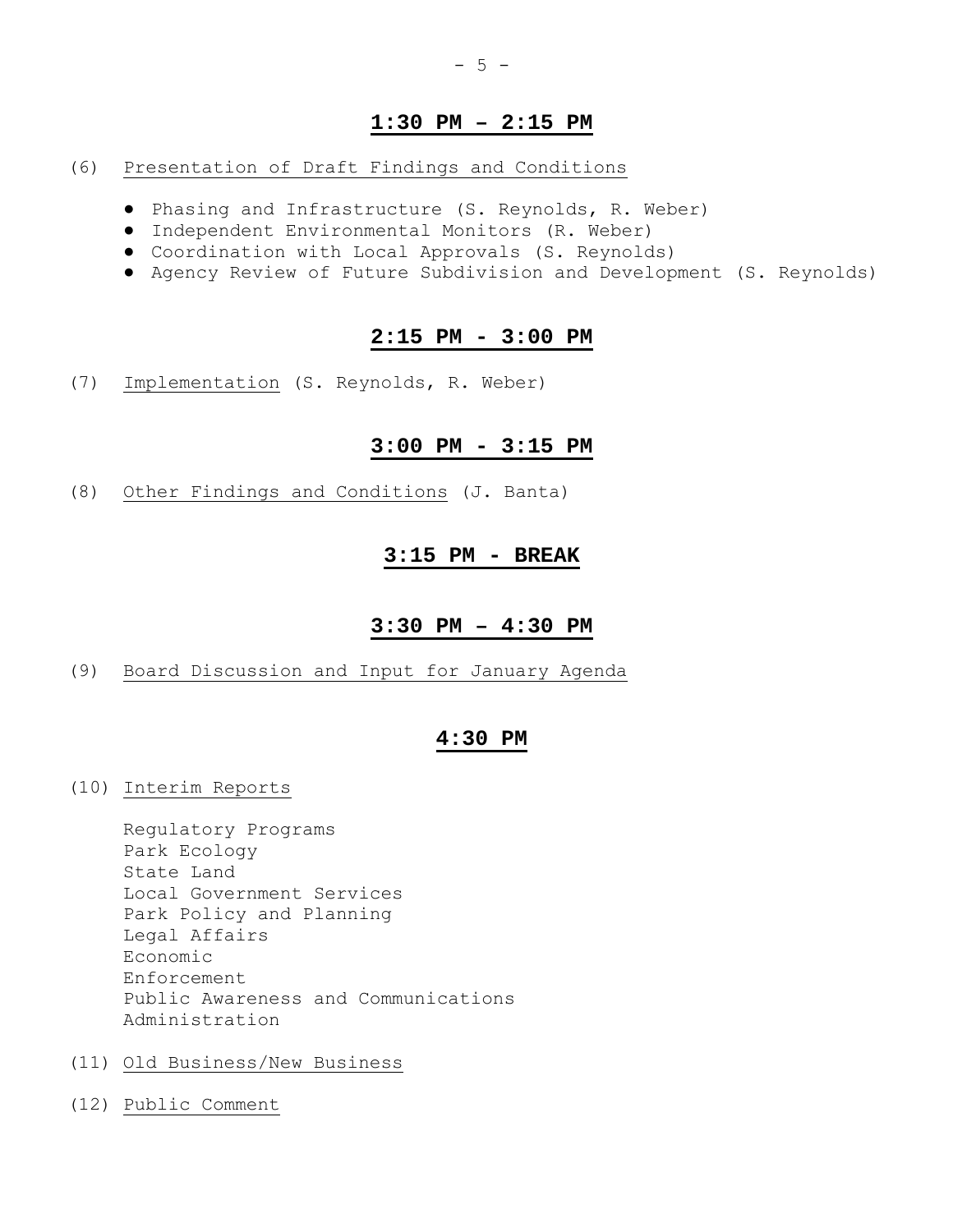- (13) Local Government Review Board Comment
- (14) Member Comment
- (15) Motion to Adjourn

JANUARY AGENCY MEETING - January 19-20, 2012, Adirondack Park Agency, Ray Brook, New York